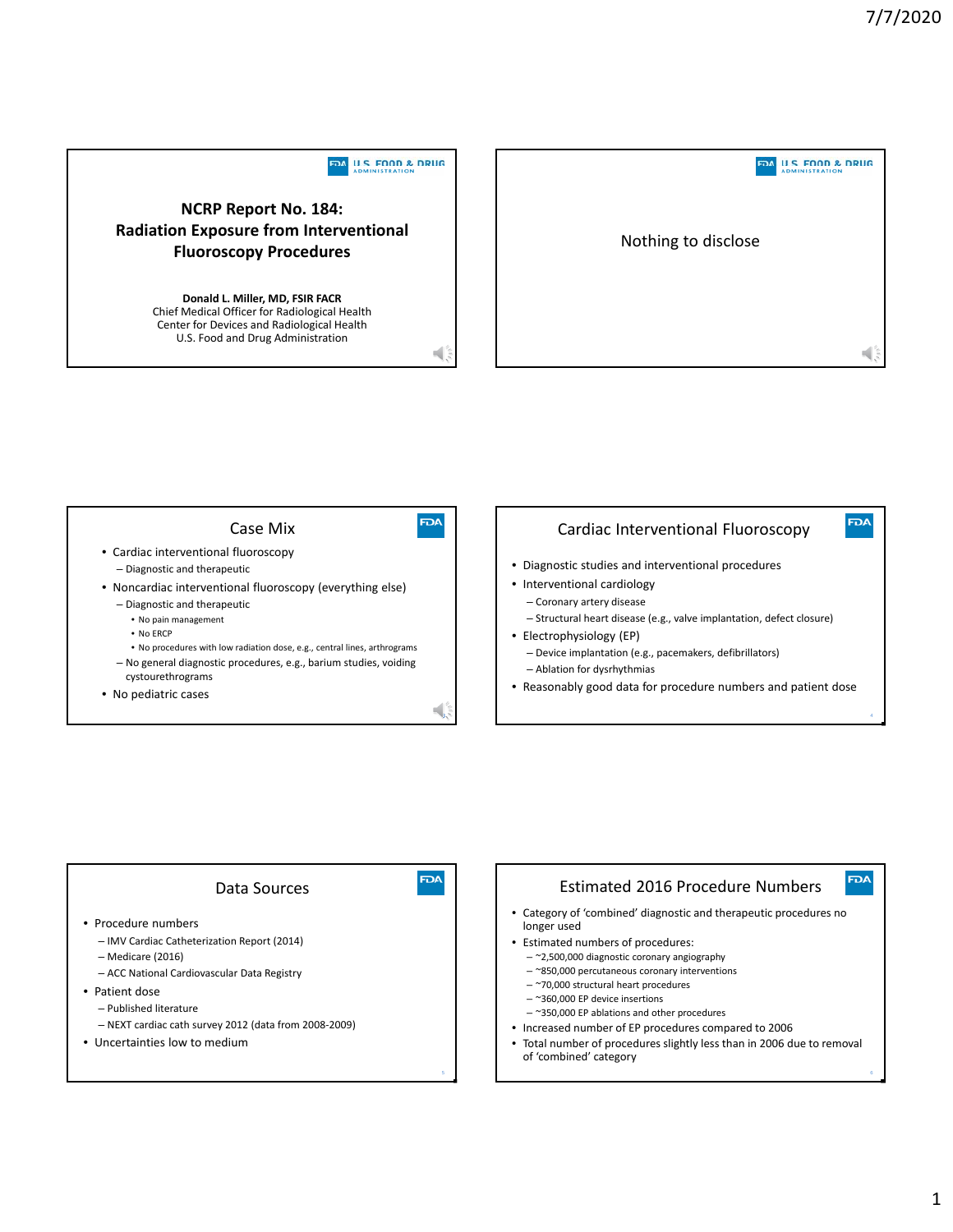#### Estimated 2016 Effective Doses

- No effect due to change in  $w<sub>T</sub>$  from ICRP 60 to ICRP 103:  $E_{103}/E_{60}$  = 1.0 for cardiac procedures
- Substantial variation in complexity for most cardiac interventional procedures
- No change in *E* values from NCRP Report No. 160
	- Diagnostic cardiac angiography 7 mSv
	- Percutaneous coronary intervention 23 mSv
	- Structural heart procedures 50 mSv
	- EP device insertion 1 mSv
	- Other EP procedures 3.2 mSv

## Summary - Cardiac Interventional Fluoroscopy FPA

- Total number of procedures essentially the same as in 2006 (~4.1 million)
	- 'Combined' category eliminated
	- Increase in EP procedures
- New category for treatment of structural heart disease
- 2016 collective effective dose is lower (~42,000 person-Sv) than estimated for 2006 diagnostic and therapeutic category (68,000 person‐Sv)
- ~0.13 mSv estimated effective dose per individual  $(E_{US})$  for 2016 is lower than the estimated 0.23 mSv for 2006 in NCRP Report No. 160.

#### Noncardiac Interventional Fluoroscopy

- Many different procedure types
- Substantial reclassification of procedure groups compared to NCRP Report No. 160
- Substantial uncertainty in procedure numbers and patient doses
	- Poor data on procedure numbers
	- Wide variation in reported patient doses

#### Changes from NCRP Report No. 160

- New procedure categories: nonvascular kidney interventions, percutaneous intestinal access, abscess drainage
- Reclassification or redefinition of some procedures
- For vascular procedures, interventions categorized by body region (neurologic, abdomen, pelvis, peripheral vascular), not type of intervention (embolization, thrombolysis, angioplasty)
- Easier to estimate *E*
- Better correlation with procedure classifications in the literature



9

FDA

**FDA** 

10

**FDA** 

**FDA**